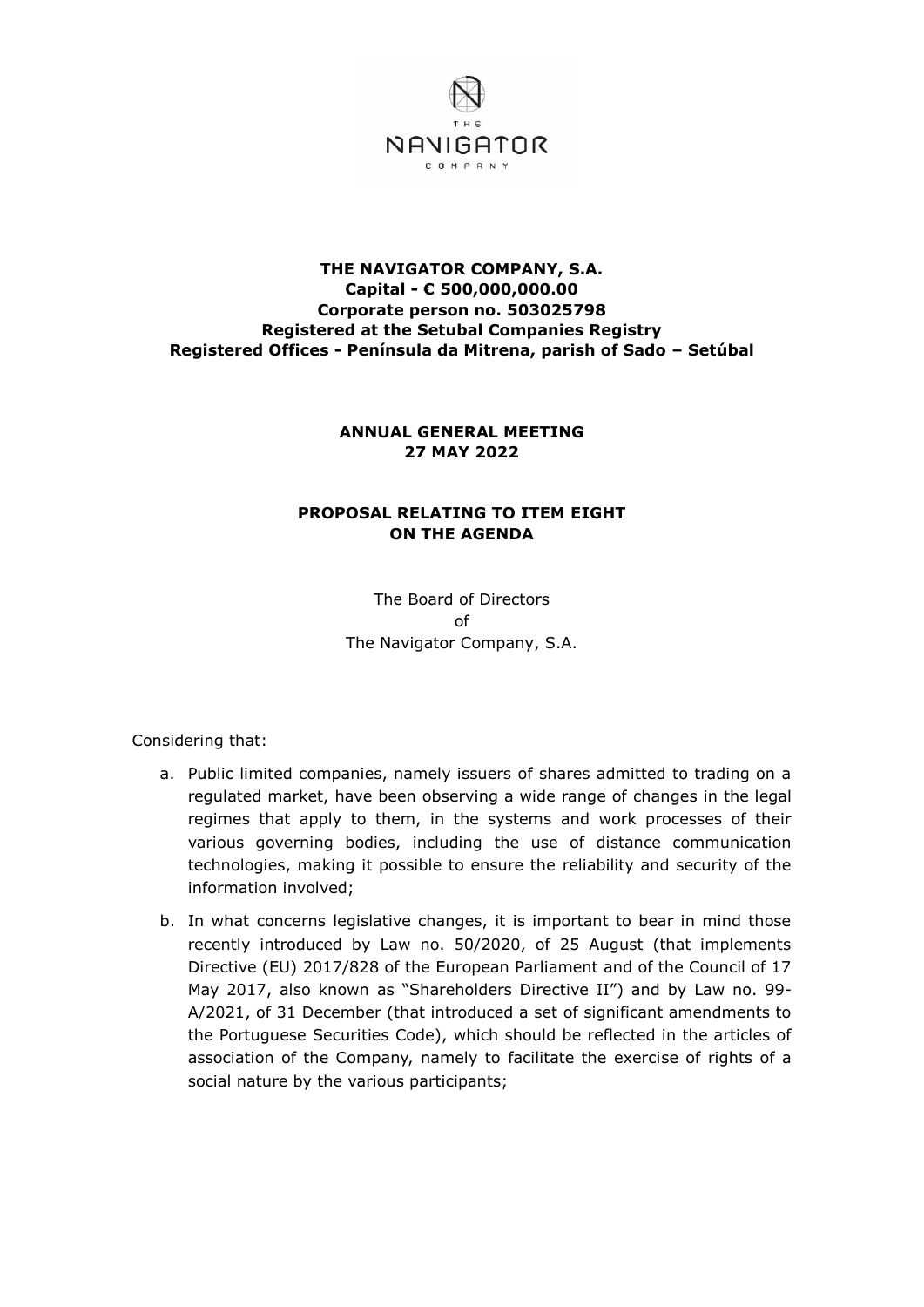

- c. It is our belief that the articles of association of the Company must contain the legal provisions that make the exercise of rights by shareholders as simple as possible, whether in their participation in the General Meetings of the company, or in the exercise of their voting rights, and that the exempt them, whenever legally permitted, from complying with obligations likely to make their participation in the Company more onerous and less appealing;
- d. Alongside a technological update, the articles of association of the Company could also benefit from an increase in flexibility to issue various types of financial instruments that are at its disposal with the greatest agility possible, thus providing the Company with the means to make use of more traditional financial instruments and those resulting from the growing financial evolution;
- e. Finally, although with a different degree of relevance, it is considered that it is also important to adapt the rules of the articles of association to the content of the orthographic agreement in force in Portugal (by Resolution of the Parliament no. 35/2008, ratified by the President of the Republic through Presidential Decree no. 52/2008),

it is proposed that the General Shareholders' Meeting of the Company, under the terms and for the purposes of article 85 of the Portuguese Commercial Companies Code, approve the partial amendment to the Articles of Association of the Company, in following terms:

1. amendment to Article 4 of the articles of association of the Company by modifying paragraph 2, which is replaced by the following wording:

"*1 - The share capital is five hundred million Euros and is fully subscribed and paid up;* 

*2 - The share capital is divided into seven hundred and eleven million, one hundred and eighty-three thousand, and sixty-nine shares, without nominal value.*";

2. amendment to Article 5 of the articles of association of the Company by modifying paragraph 1, paragraph 2 and deleting paragraph 3, which is replaced by the following wording:

"*1 - The shares representing the share capital of the company are issued in book-entry form and are nominative;*

*2 - The company may, by resolution of the Board of Directors, issue debt securities, namely bonds, in all permitted categories, commercial paper, autonomous warrants on securities, or any other securities or financial*  instruments permitted by law, as well as carry out on such own financial *instruments or securities the acquisition, disposal or any other operations, under the terms of the applicable legislation.*";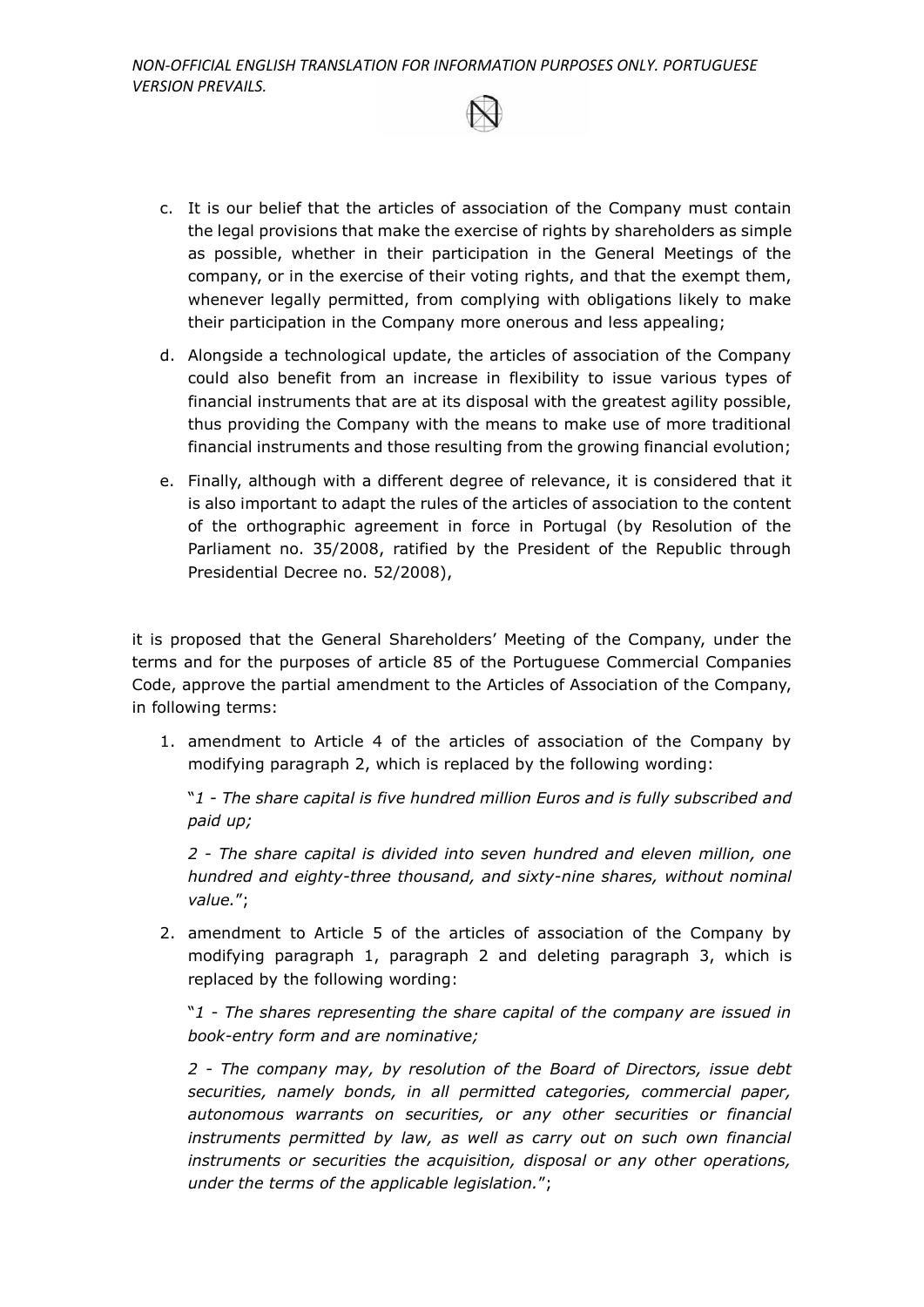3. amendment to Article 6 of the articles of association of the Company by modifying paragraph 1 and paragraph 2, which is replaced by the following wording:

"*1 - In the event of a share capital increase paid up in cash, the shareholders shall have a pre-emption right for subscription to the new shares in proportion to those which they hold, unless a decision is made to the contrary by the General Meeting under the terms of the law;*

*2 - Whenever, in a capital increase, there are shareholders who waive the subscription of the shares that belong to them, the shares may be subscribed by the other shareholders, in proportion to their shareholdings.*";

4. amendment to Article 7 of the articles of association of the Company by modifying the sole paragraph, which is replaced by the following wording:

"*The provisions of article 187 of the Securities Code do not apply when, as a result of acquisitions, by inheritance or bequest, direct or indirect, of any securities, there is, by virtue of direct ownership, usufruct or attribution of voting rights under the terms of article 20 of the Securities Code, an exceeding, by any persons or entities, individually or jointly with other persons or entities, of any of the relevant voting rights thresholds established in such article 187 of the Securities Code.*";

5. amendment to Article 8 of the articles of association of the Company by modifying paragraph 2, paragraph 3, and the provisions of paragraph 3 of this Article only take effect on 1 January 2023, and, accordingly, paragraph 4, which details it, which is replaced by the following wording:

"*1 - The corporate bodies of the company are the General Meeting, the Board of Directors, an Audit Board and, under the terms provided for paragraph 3 of Article 278 of the Commercial Companies Code, a statutory auditor or a statutory audit firm;* 

*2 - The Board of Directors may set up, by establishing the respective regime upon its constitution, specialised committees to monitor certain specific matters;*

*3 - The term of office of the members of the corporate bodies is three years and is renewable;*

*4 - The rule set out in the previous paragraph takes effect on 1 January 2023.*";

6. amendment to Article 9 of the articles of association of the Company by modifying the paragraph 2, which is replaced by the following wording:

"*1 - The General Meeting makes decisions with respect to all matters for which the law and these articles of association attribute jurisdiction thereto.*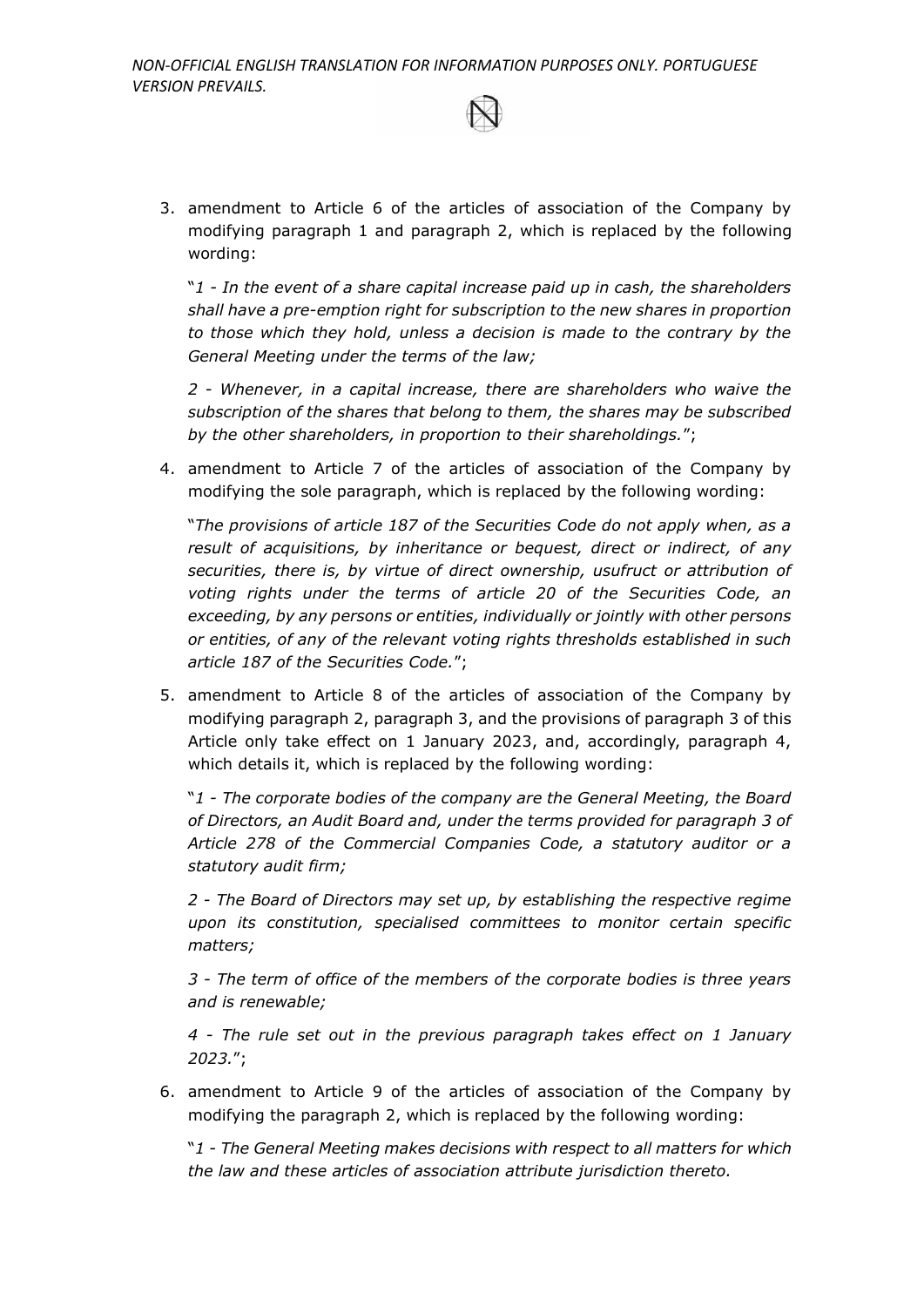*2- Fundamentally the General Meeting has jurisdiction:*

*a) To consider the report of the Board of Directors of the company, discuss and approve the balance sheet, the financial statements and the opinion of the Audit Board, and make decisions with respect to the application of the profits of the fiscal year;* 

*b) To elect the officers of the General Meeting, the directors and the members of the Audit Board and the statutory auditor or statutory audit firm;*

*c) To make decisions with respect to any amendments of the articles of association and capital increases;*

*d) To determine the remunerations of the members of the corporate bodies, with the power, for this purpose, to indicate a remunerations committee, with the incumbency of setting the remuneration in accordance with the proposed remuneration policy to be submitted for approval by the General Meeting and the applicable law;*

*e) To handle any other matter for which it has been convened.*";

7. amendment to Article 10 of the articles of association of the Company by modifying paragraph 1, paragraph 2, paragraph 3, paragraph 4 and by including a paragraph 6, paragraph 7, paragraph 8 and paragraph 9, which is replaced by the following wording:

"*1 - Each share corresponds to one vote;*

*2 - Shareholders with voting rights may participate in the General Meeting,*  and the participation in the General Meeting and the exercise of the voting *rights depend on the proof of the status of shareholder with the right to vote at 00:00 (GMT) on the 5th trading day prior to the General Meeting;*

*3 - Shareholders intending to participate in the General Meeting must declare,*  in writing to the financial intermediary with whom they have the account *containing the relevant shares, until the day prior to the date mentioned in paragraph two above, their intention to participate;*

*4 - The financial intermediary mentioned above shall, until the end of the 5th (fifth) trading day prior to the holding of the General Meeting, refer to the Chairman of the General Meeting that intention and send the information regarding the number of shares registered in the name of such Shareholder, whose intention to participate in the meeting has been informed under the terms mentioned above, as well as of the registration date of such shares;*

*5 - Shareholders who transfer the ownership of shares they hold during the period between the registration date mentioned in paragraph 2 of this Article, i.e., 0 (zero) hours (GMT) of the 5th (fifth) trading prior to the day of the General Meeting and the end of the General Meeting, shall give immediate*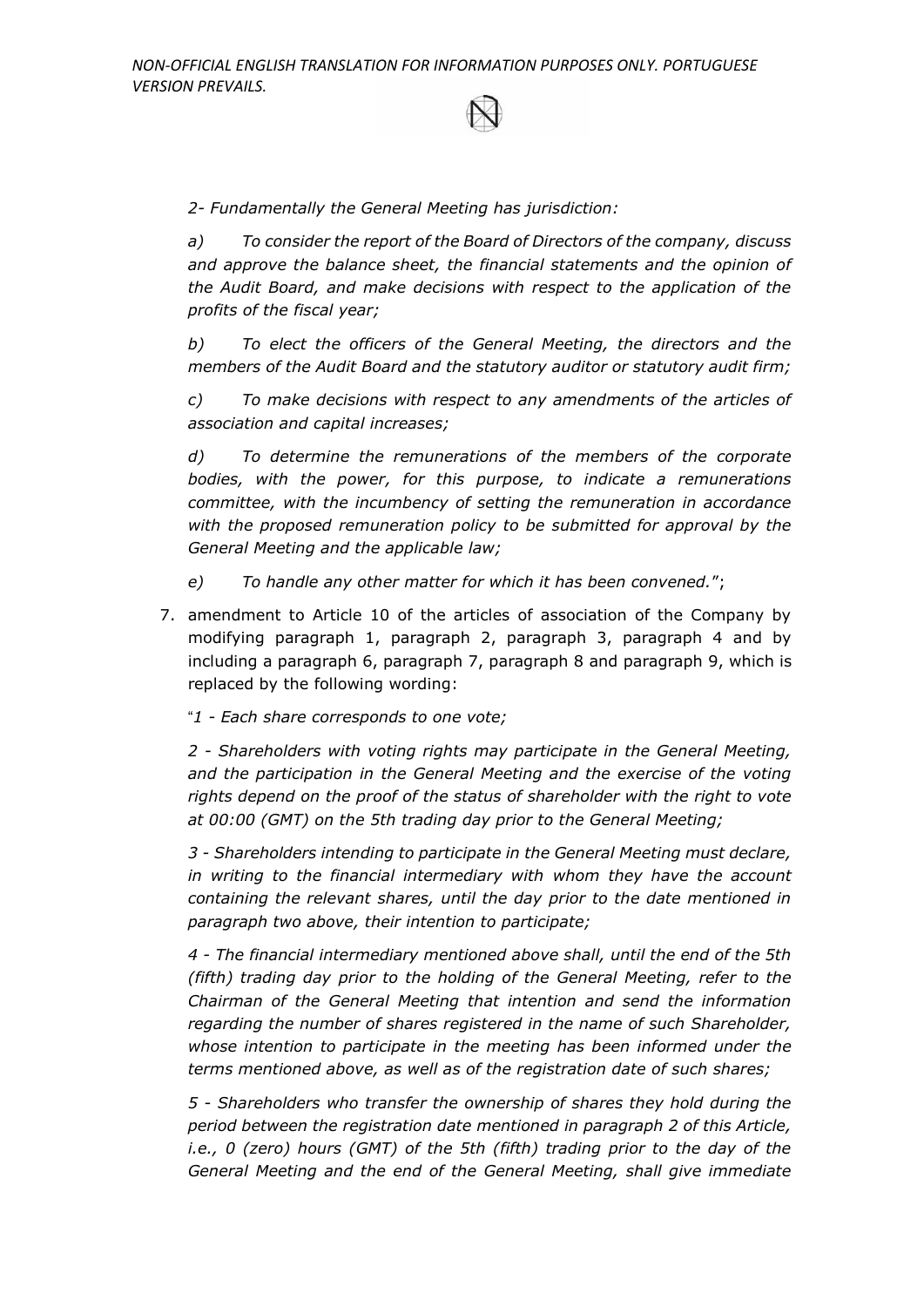*notice of such transfer to the Chairman of the General Meeting and the Securities Market Commission (CMVM), this without prejudice to the exercise of their right to participate and vote in the General Meeting;*

*6 - Shareholders may be represented at the General Meeting by means of a written signed document addressed to the Chairman of the Board of the General Meeting;*

*7 - Voting rights may be exercised by postal vote or electronically, and it is the responsibility of the Chairman of the General Meeting to verify its authenticity and orderliness and ensure its confidentiality until the moment of voting, observing the following:*

*a) Voting declarations must be addressed to the Chairman of the General Meeting, and received at the registered office by the day prior to the general meeting;*

*b) In the case of exercise of the voting right electronically, the email message addressed to the Chairman of the General Meeting must contain, as an attachment, a document in PDF format, signed in accordance with the signature on a valid identification document of the respective holder, containing the declarations of vote relating to each of the items on the agenda as well as a copy of the holder's identification document. The Chairman of the General Meeting may establish, in the convening notice of the meeting in question, a regime different from that established in this paragraph, which ensures equivalent security and reliability;*

*c) In the case of exercise of the voting right by postal mail, the envelope must contain a letter addressed to the Chairman of the General Meeting, duly signed in accordance with the signature on a valid identification document of the respective holder and containing the declarations of vote relating to each of the items on the agenda, as well as a copy of the holder's identification document;*

*d) The votes cast by these means will be computed together with the votes that may be expressed at the General Meeting, being considered as votes against motions submitted subsequent to their being cast;*

*8 - The General Meeting may be held by telematic means, whenever this is deemed suitable and convenient, provided that the Chairman of the General Meeting confirms that, for the purposes of holding the General Meeting, the respective means, the authenticity of the declarations and the security of communications are ensured, with the Company proceeding with the registration of its content and the respective participants;*

*9 - For the purposes of identifying the Company's shareholders and ultimate beneficial owners, the company has, under the terms and for the purposes set out in the Securities Code, the right to be provided with information*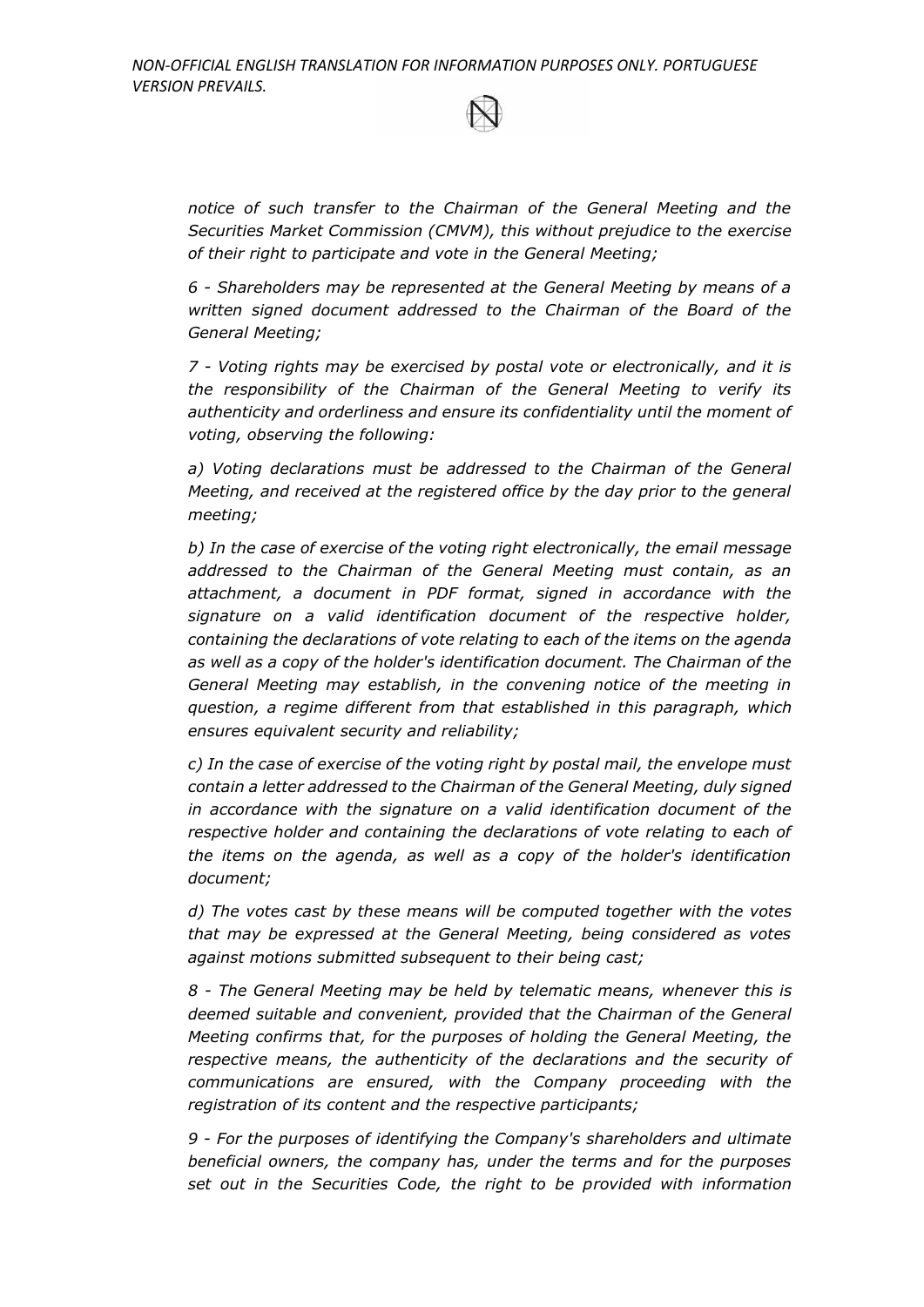*regarding the identity of its shareholders, by the management entity of the centralized system or by the relevant financial intermediaries, at any time, in order to be able to communicate directly with them and facilitate the exercise of the rights inherent to their shares and their involvement in the company";*

8. amendment to Article 11 of the articles of association of the Company by modifying the sole paragraph, which is replaced by the following wording:

"*The General Meeting may take place, upon the first call, whatever the number of shareholders present or represented, unless otherwise required by mandatory law.*";

9. amendment to Article 12 of the articles of association of the Company by modifying the sole paragraph, which is replaced by the following wording:

"*For the purposes of the resolutions adopted in the General Meeting, and with respect to the shares upon which registered rights have been constituted in the form of American Depositary Receipts (ADR's), Global Depositary Receipts (GDR's) or other certificates which confer equivalent rights, the shareholder shall be considered to be the holder of the corresponding ADR's, GDR's or equivalent certificates.*";

10. amendment to Article 13 of the articles of association of the Company by modifying the paragraph 1 and the paragraph 2 and by including a paragraph 3 and a paragraph 4, which is replaced by the following wording:

"*1 - The General Meeting is called and presided over by the Chairman of the respective body of officers of the meeting, or by whom replaces it under the terms of the law, which shall be comprised as well by a secretary;*

*2 - The officers of the General Meeting are elected by the General Meeting itself, from among the shareholders, or from among other persons, and the vacancies are filled in accordance with the provisions of the law;*

*3 - The officers of the General Meeting are subject to the independence requirements and the incompatibilities regime provided in the Commercial Companies Code.*";

11. amendment to Article 14 of the articles of association of the Company by modifying the sole paragraph, which is replaced by the following wording:

"*The General Meeting shall be held at least once a year and the extraordinary General Meeting shall be held when the Board of Directors or the Audit Board considers necessary, and also when shareholders request the meeting in accordance with the law.*";

12. amendment to Article 15 of the articles of association of the Company by modifying the paragraph 2, paragraph 3, paragraph 4, paragraph 5 and paragraph 6, which is replaced by the following wording: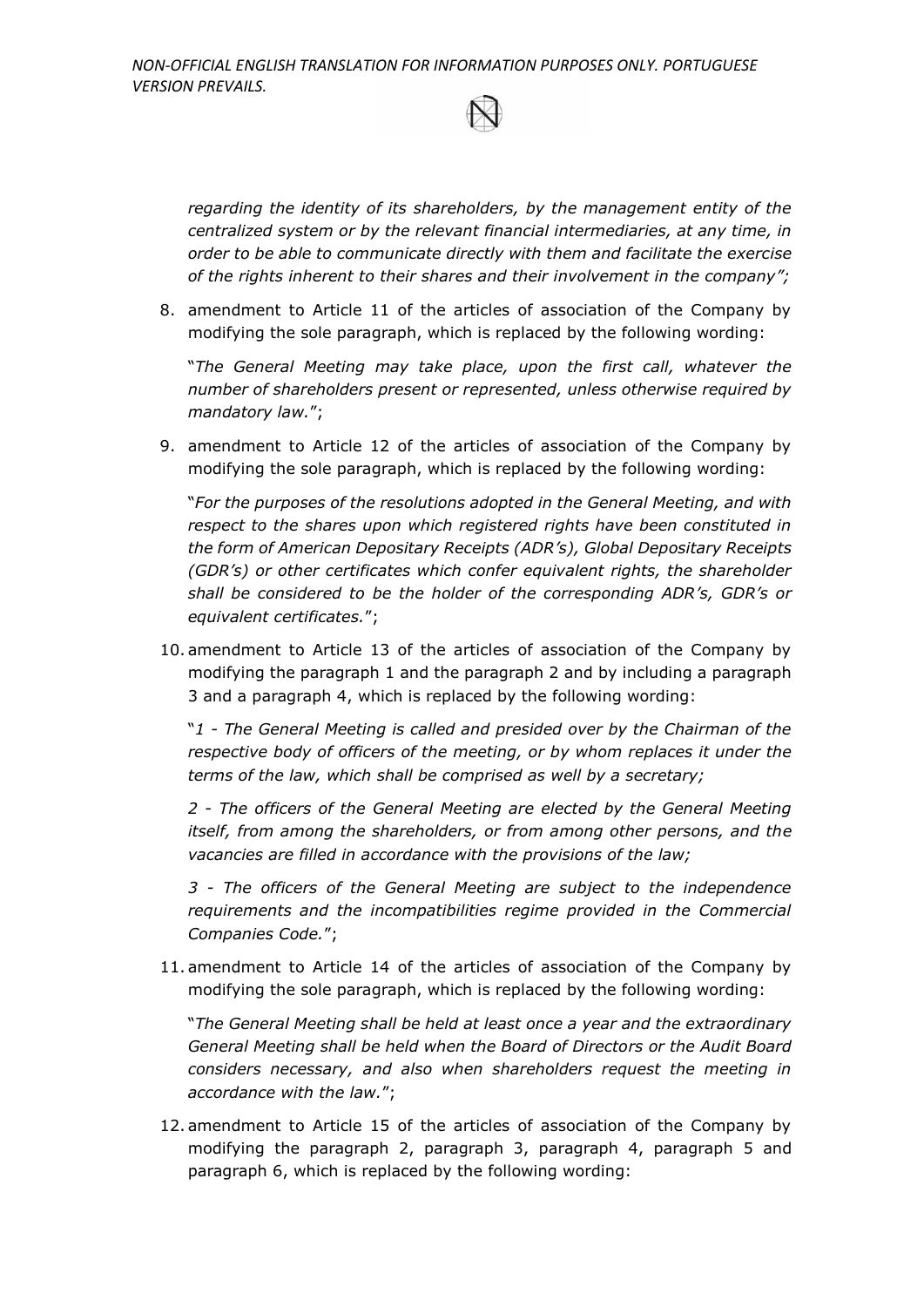*"1 - The Board of Directors is comprised by a number of members, from between three to seventeen, elected by the General Meeting;*

*2 - The meeting that elects the Board of Directors shall also appoint the Chairman and, if necessary, may also elect extra directors until the legal limit;*

*3 - Without prejudice to the possibility of being represented at the meetings of the Board of Directors under the general terms provided for in the law and*  in paragraph 2 of article 20, in the absence or impediment of the Chairman of *the Board of Directors, the director who replaces it in the exercise of its functions as defined by the Chairman of the Board of Directors or, in the absence of such definition, as defined by the Board of Directors, assumes the position of Chairman;*

*4 - One of the directors may be elected among the persons proposed in lists subscribed and presented by shareholders groups, as long as none of those groups detain shares representing more than 20% and less than 10% of the share capital;*

*5 - In case there are proposals presented according to the previous paragraph, the election will be done separately and before the election of the rest of the directors;*

*6 - The same shareholder cannot subscribe more than one list;*

*7 - Each list must have at least the identification of two eligible persons for the position to be filled;*

*8 - If more than one group presents a list, the voting will fall upon all those lists.";*

13. amendment to Article 16 of the articles of association of the Company by modifying the sole paragraph, which is replaced by the following wording:

"*The Board of Directors has jurisdiction to practice all the acts needed to ensure the management and development of the company and namely those that are not explicitly committed in the jurisdiction conferred by these articles of association and law to any other corporate bodies.*";

14. amendment to Article 17 of the articles of association of the Company by modifying the sole paragraph, which is replaced by the following wording:

"*The Board of Directors may delegate the day-to-day management of the company to one director or to an executive committee and may also designate up to three Vice-Presidents among the Board members.*";

15. amendment to Article 18 of the articles of association of the Company by modifying the paragraph 1 and the paragraph 2 and by including a paragraph 3, which is replaced by the following wording: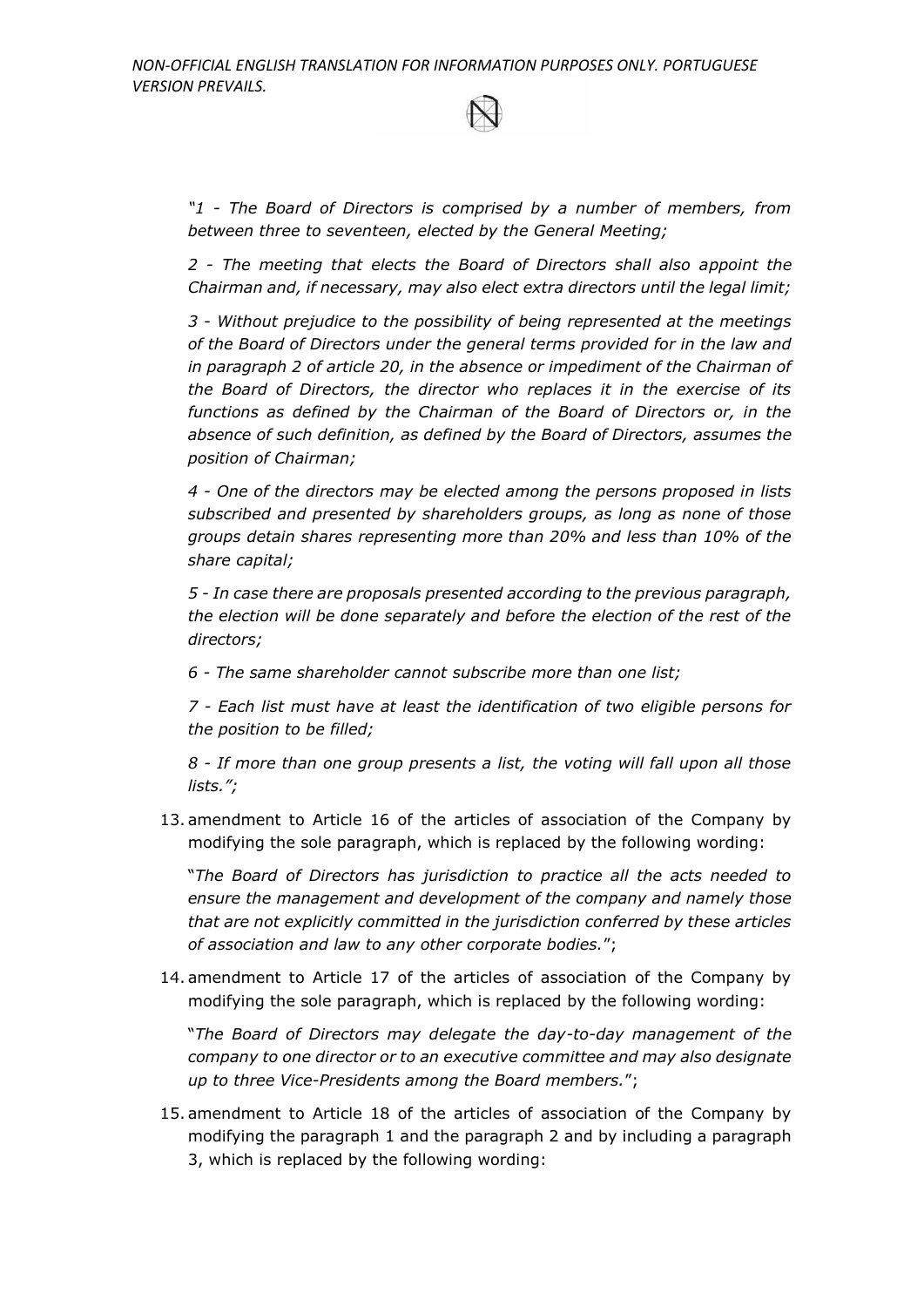"*1 - It is particularly the responsibility of the Chairman of the Board of Directors:*

*a) To coordinate the activity of the Board of Directors, as well as to call and to conduct the respective meetings;*

*b) To have a casting vote;*

*c) To ensure the proper implementation of the resolutions of the Board of Directors.*

*2 - Without prejudice to paragraph 2 of Article 15, in the event of the definitive absence of the Chairman of the Board of Directors, the appointment of its*  replacement, during its term of office, is the responsibility of the Board of *Directors;*

*3 - A director is deemed definitively absent when it misses two consecutive meetings or five non-consecutive meetings, without any justification accepted by the Board of Directors.*";

16. amendment to Article 20 of the articles of association of the Company by modifying the paragraph 2, the paragraph 3 and the paragraph 5, which is replaced by the following wording:

"*1 - The Board of Directors must meet, at least, once per quarter of a year, when and where the corporate interest demands, once called, verbally or in written, by the Chairman or two other directors;*

*2 - Any member of the Board of Directors may be represented at each meeting by another director, who will exercise the right to vote in name and under the responsibility of the director it represents, and each instrument of representation cannot be used more than once, as well as vote by postal mail;*

*3 - The powers of representation are conferred, and votes by correspondence are exercised, by means of a communication addressed to the Chairman, and the powers of representation and the exercise of voting rights may be effected through electronic means under the terms defined by the Chairman of the Board of Directors;* 

*4 - The Board of Directors may not be held unless the majority of its members in office are present or represented;*

*5 - The directors may be present in the meetings of the Board of Directors, and the meetings of the Board of Directors may be held, through telematic means, and the Company is responsible for ensuring the authenticity of declarations and the security of communications, recording its content and the respective participants.*";

17. amendment to Article 21 of the articles of association of the Company by modifying the paragraph 1 and the paragraph 2 and by including a paragraph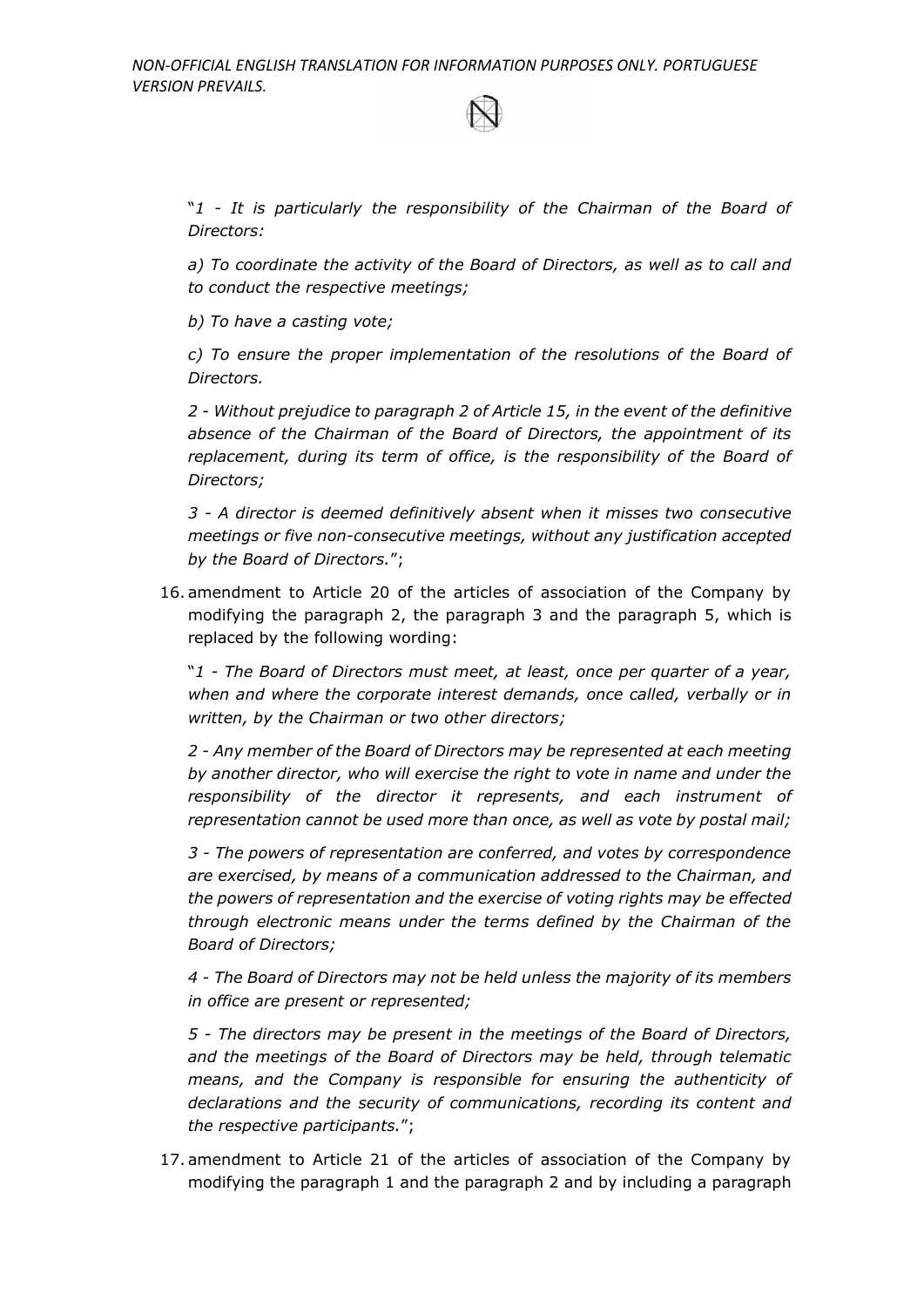3, which is replaced by the following wording:

"*1 - The remunerations of the directors, which may be different, shall be established by a remunerations committee elected by the General Meeting for such purpose, for periods of four years, in accordance with the remuneration policy to be submitted to the approval of the General Meeting;* 

*2 - The remuneration may comprise a fixed component and a variable component, the latter may include profit sharing; such share in the profits shall not exceed more than five per cent of the net results of the Company of the preceding financial year for the directors as a whole;*

*3 - In addition to the right to remuneration for the exercise of their duties, the General Meeting may resolve on the attribution of a pension scheme, or of supplementary pension schemes of the directors, in accordance with the regulations to be approved.*";

18. amendment to Article 22 of the articles of association of the Company by modifying the sole paragraph, which is replaced by the following wording:

"*The supervision of the company shall be done by an Audit Board comprised by three official members and one alternate member and by a statutory auditor or a statutory audit firm, to be elected at the General Meeting.*";

19. amendment to Article 23 of the articles of association of the Company by including the paragraph 3, which is replaced by the following wording:

*"1 - The Audit Board shall have the composition, the jurisdiction, the powers and the obligations established by law and the statutory auditor or the statutory audit firm the powers and obligations established in law.*

*2 - The Audit Board may be assisted by experts specially appointed for this purpose and also by companies specialised in the performance of auditing work;*

*3 - It is incumbent upon the General Meeting to appoint the Chairman of the Supervisory Board.";*

20. amendment to the heading of Section IV of the articles of association of the Company, which is replaced by the following wording:

"*Other provisions*";

21. amendment to Article 24 of the articles of association of the Company by modifying paragraph 1, which will not be the sole paragraph, and by revoking paragraph 2, - deleting references to the Environmental Council in the articles of association, which will continue to operate, with the aim of equalizing the different committees set up under the Board of Directors - which is replaced by the following wording: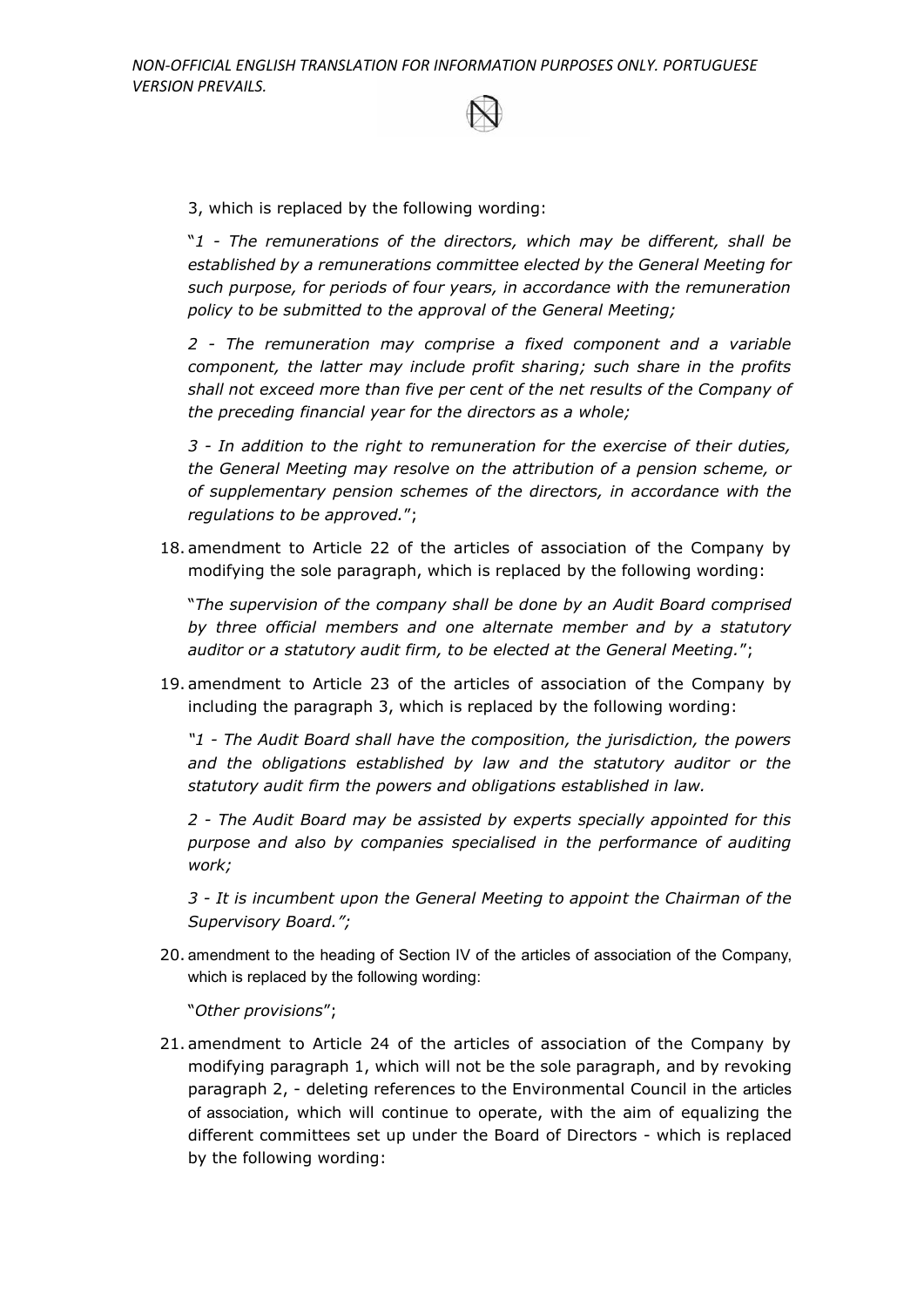"*The non-mandatory provisions of the law can be derogated by resolution of the shareholders.*";

22. amendment to Article 25 of the articles of association of the Company by modifying the paragraph 1 and the paragraph 2, which is replaced by the following wording:

"*1 - The profits of the fiscal year, calculated in accordance with the law, shall be applied:*

*a) five percent for the constitution, reinforcement and, as applicable, the reinstatement of the legal reserve, up to the legal limit, and*

*b) the remainder, will have the application resolved by the general meeting by simple majority of the votes corresponding to the votes cast.*

*2 - Advances on the profits may be made to the shareholders during the course of the fiscal year, in accordance with the provisions of law.*";

23. amendment to Article 26 of the articles of association of the Company by modifying the paragraph 2, which is replaced by the following wording:

"*1 - The company shall be dissolved whenever legal cause exists;*

*2 - The liquidation shall be effected in accordance with the law and the resolutions of the General Meeting.*"

Additionally, and merely to conform the wording to the content of the orthographic agreement identified in Recital E.:

24. modifying the heading of Chapter I of the articles of association of the Company, which is replaced by the following wording:

"*Name, headquarters and purpose*";

25. modifying the Article One of the articles of association of the Company by amending the sole paragraph, which is replaced by the following wording:

"*The company is named THE NAVIGATOR COMPANY, S.A., and is governed by these articles of association and by the general or special legislation that may apply to it.*";

26. amendment to Article 3 of the articles of association of the Company by modifying the paragraph 1, paragraph 2 and paragraph 3, which is replaced by the following wording:

"*1 - The company's corporate purpose is the wholesale sale of cellulose pulp and paper, their derivatives and the like, as well as the products and materials directly and indirectly used in their production;*

*2 - The company may, on an ancillary basis, explore the services and conduct the civil and commercial, industrial and financial transactions related, direct*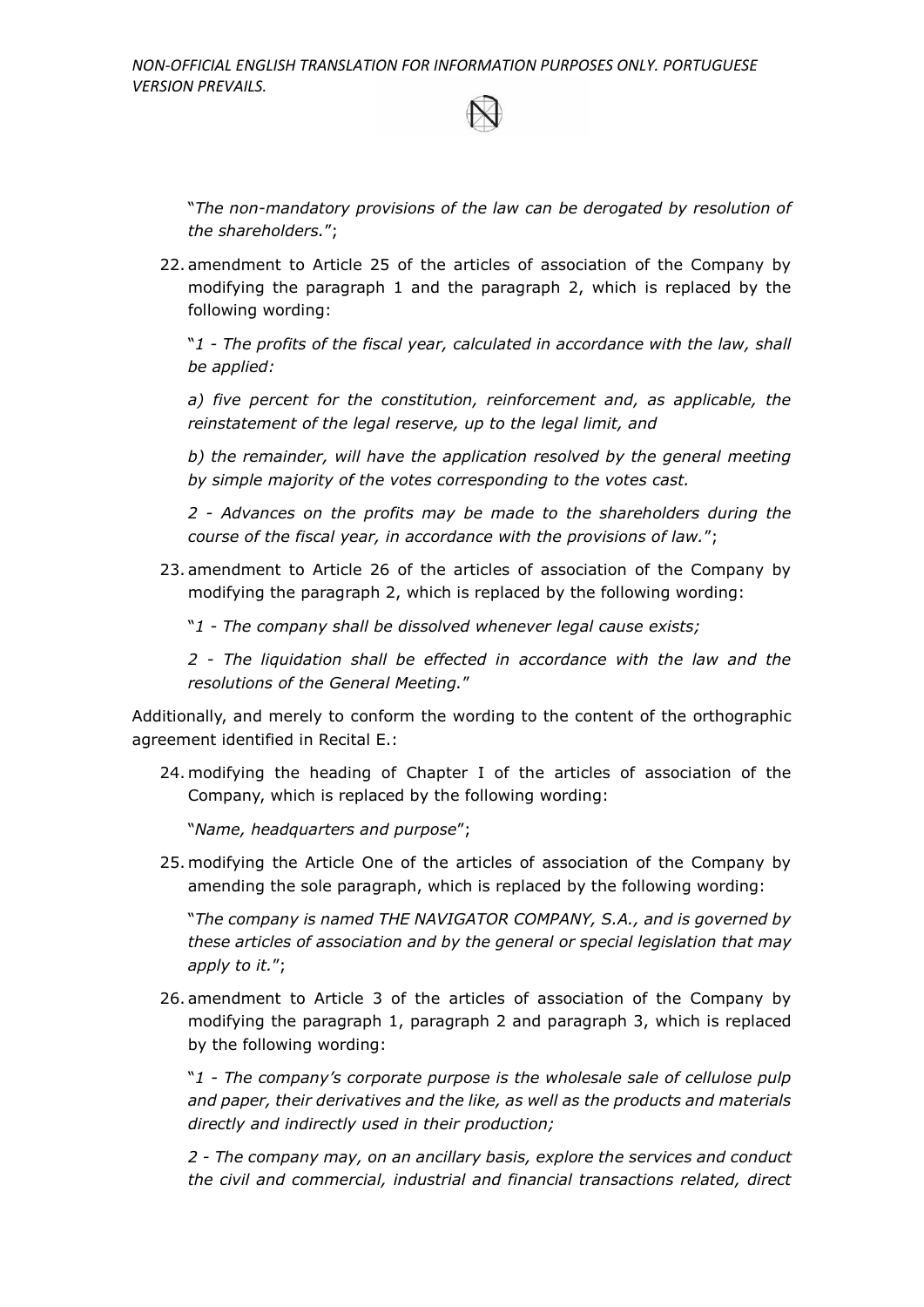*or indirectly, in whole or in part, to its purpose or which may be susceptible to facilitating or promoting its performance;*

*3 - In the pursuit of its purpose, the company may, upon decision of the Board of Directors, hold capital stock in other companies, incorporated or to be incorporated, for any purpose whatsoever, even if subject to special laws, and may associate itself, in any other form, with any individual or legal entities, namely to form complementary groups or companies, consortiums and partnerships or another type of conduct or economic activity.*";

27. modifying the heading of Chapter II of the articles of association of the Company, which is replaced by the following wording:

"*Share capital, shares and bonds*".

It is also proposed that, in accordance with the amendments to the Articles of Association of the Company proposed above, for ease of reference, a consolidated version of the Articles of Association of the company is republished in the terms presented below:

*(continues on the next page)*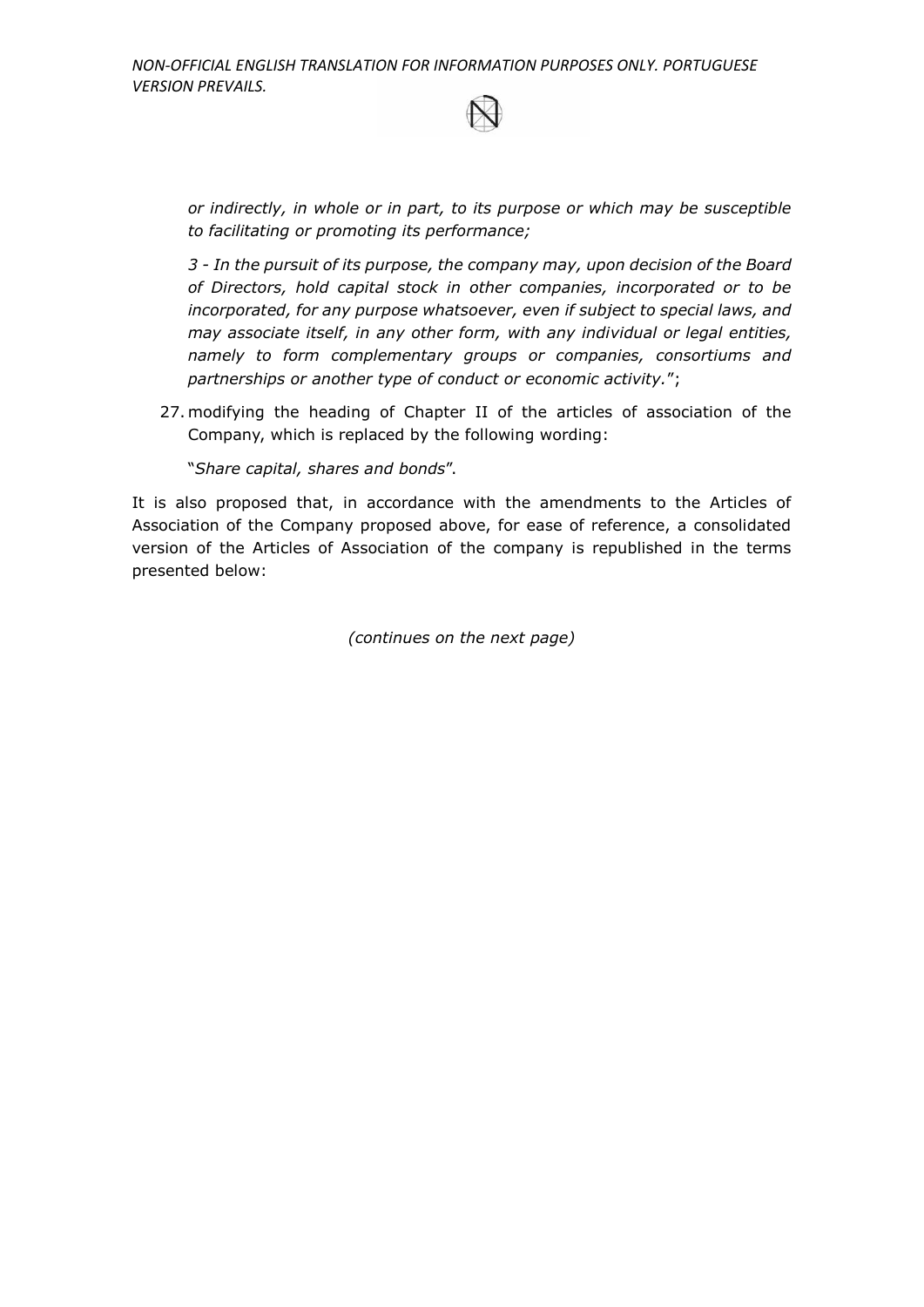"*UPDATED TEXT OF THE ARTICLES OF ASSOCIATION OF THE COMPANY "THE NAVIGATOR COMPANY, S.A.", PREPARED IN ACCORDANCE WITH NUMBER 2 OF ARTICLE 59 OF THE COMMERCIAL REGISTRATION CODE, FOLLOWING THE PARTIAL AMENDMENTS SUBMITTED TO THE GENERAL MEETING OF 27 MAY 2022*.

## **THE NAVIGATOR COMPANY, S.A.**

ARTICLES OF ASSOCIATION

#### CHAPTER I

Name, headquarters and purpose

Article 1 - The company is named **THE NAVIGATOR COMPANY, S.A.**, and is governed by these articles of association and by the general or special legislation that may apply to it.

Article 2 - 1 - The company has its corporate headquarters at Peninsula da Mitrena, parish of Sado, in Setúbal;

2 - The Board of Directors may resolve to relocate the headquarters to any other location on national territory, as well as establish or close, on national territory or abroad, any form of representation, namely, branches, agencies or offices.

Article  $3 - 1$  - The company's corporate purpose is the wholesale sale of cellulose pulp and paper, their derivatives and the like, as well as the products and materials directly and indirectly used in their production;

2 - The company may, on an ancillary basis, explore the services and conduct the civil and commercial, industrial and financial transactions related, direct or indirectly, in whole or in part, to its purpose or which may be susceptible to facilitating or promoting its performance;

3 - In the pursuit of its purpose, the company may, upon decision of the Board of Directors, hold capital stock in other companies, incorporated or to be incorporated, for any purpose whatsoever, even if subject to special laws, and may associate itself, in any other form, with any individual or legal entities, namely to form complementary groups or companies, consortiums and partnerships or another type of conduct or economic activity.

## CHAPTER II

## Share capital, shares and bonds

Article 4 - 1 - The share capital is five hundred million Euros and is fully subscribed and paid up;

2 - The share capital is divided into seven hundred and eleven million, one hundred and eighty-three thousand, and sixty-nine shares, without nominal value.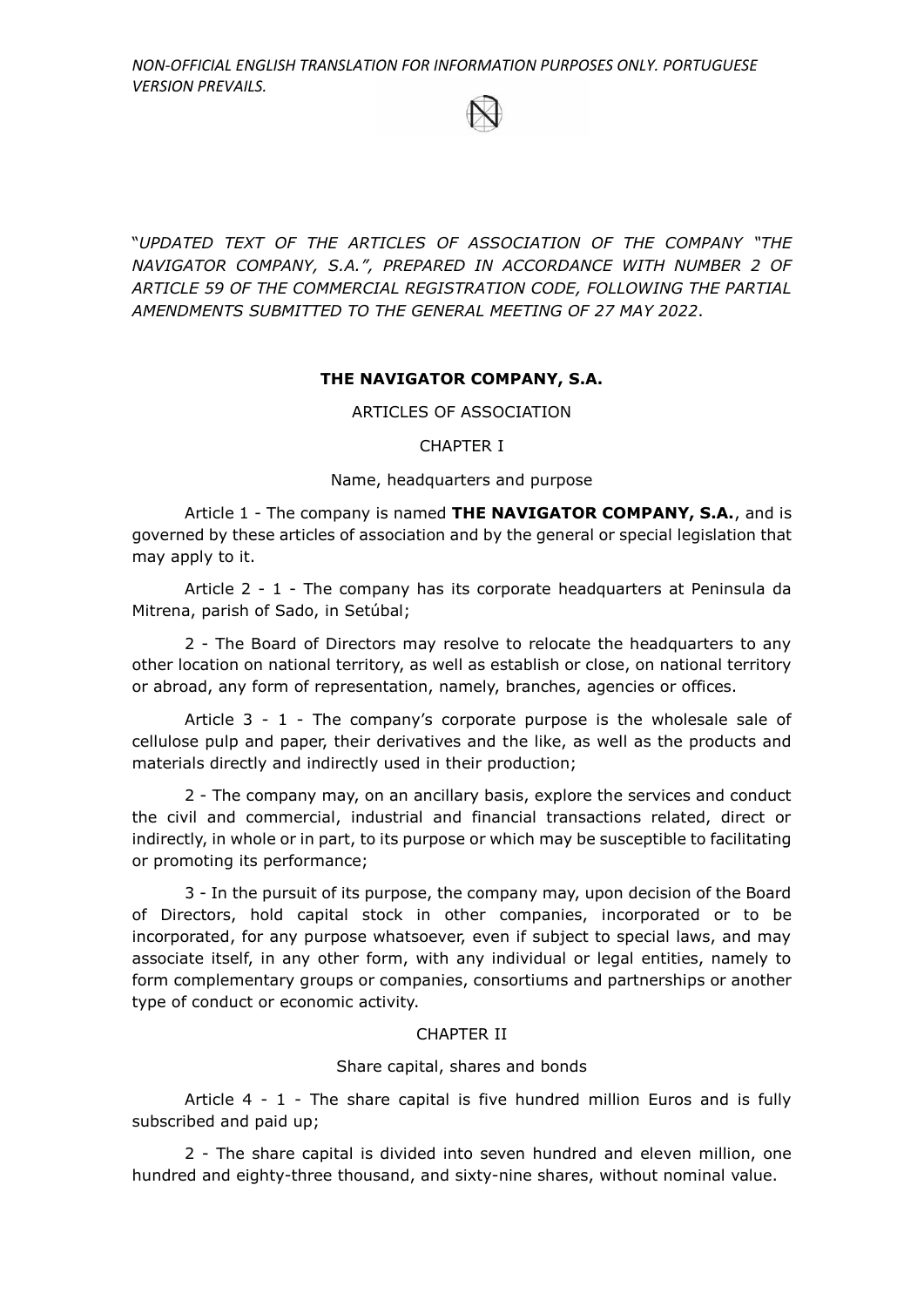Article 5 - 1 - The shares representing the share capital of the company are issued in book-entry form and are nominative;

2 - The company may, by resolution of the Board of Directors, issue debt securities, namely bonds, in all permitted categories, commercial paper, autonomous warrants on securities, or any other securities or financial instruments permitted by law, as well as carry out on such own financial instruments or securities the acquisition, disposal or any other operations, under the terms of the applicable legislation.

Article  $6 - 1$  - In the event of a share capital increase paid up in cash, the shareholders shall have a pre-emption right for subscription to the new shares in proportion to those which they hold, unless a decision is made to the contrary by the General Meeting under the terms of the law;

2 - Whenever, in a capital increase, there are shareholders who waive the subscription of the shares that belong to them, the shares may be subscribed by the other shareholders, in proportion to their shareholdings.

Article 7 - The provisions of article 187 of the Securities Code do not apply when, as a result of acquisitions, by inheritance or bequest, direct or indirect, of any securities, there is, by virtue of direct ownership, usufruct or attribution of voting rights under the terms of article 20 of the Securities Code, an exceeding, by any persons or entities, individually or jointly with other persons or entities, of any of the relevant voting rights thresholds established in such article 187 of the Securities Code.

#### CHAPTER III

### Corporate Bodies

Article 8 - 1 - The corporate bodies of the company are the General Meeting, the Board of Directors, an Audit Board and, under the terms provided for paragraph 3 of Article 278 of the Commercial Companies Code, a statutory auditor or a statutory audit firm;

2 - The Board of Directors may set up, by establishing the respective regime upon its constitution, specialised committees to monitor certain specific matters;

3 - The term of office of the members of the corporate bodies is three years and is renewable;

4 - The rule set out in the previous paragraph takes effect on 1 January 2023.

## SECTION I

#### General Meeting

Article 9 - 1 - The General Meeting makes decisions with respect to all matters for which the law and these articles of association attribute jurisdiction thereto.

2- Fundamentally the General Meeting has jurisdiction: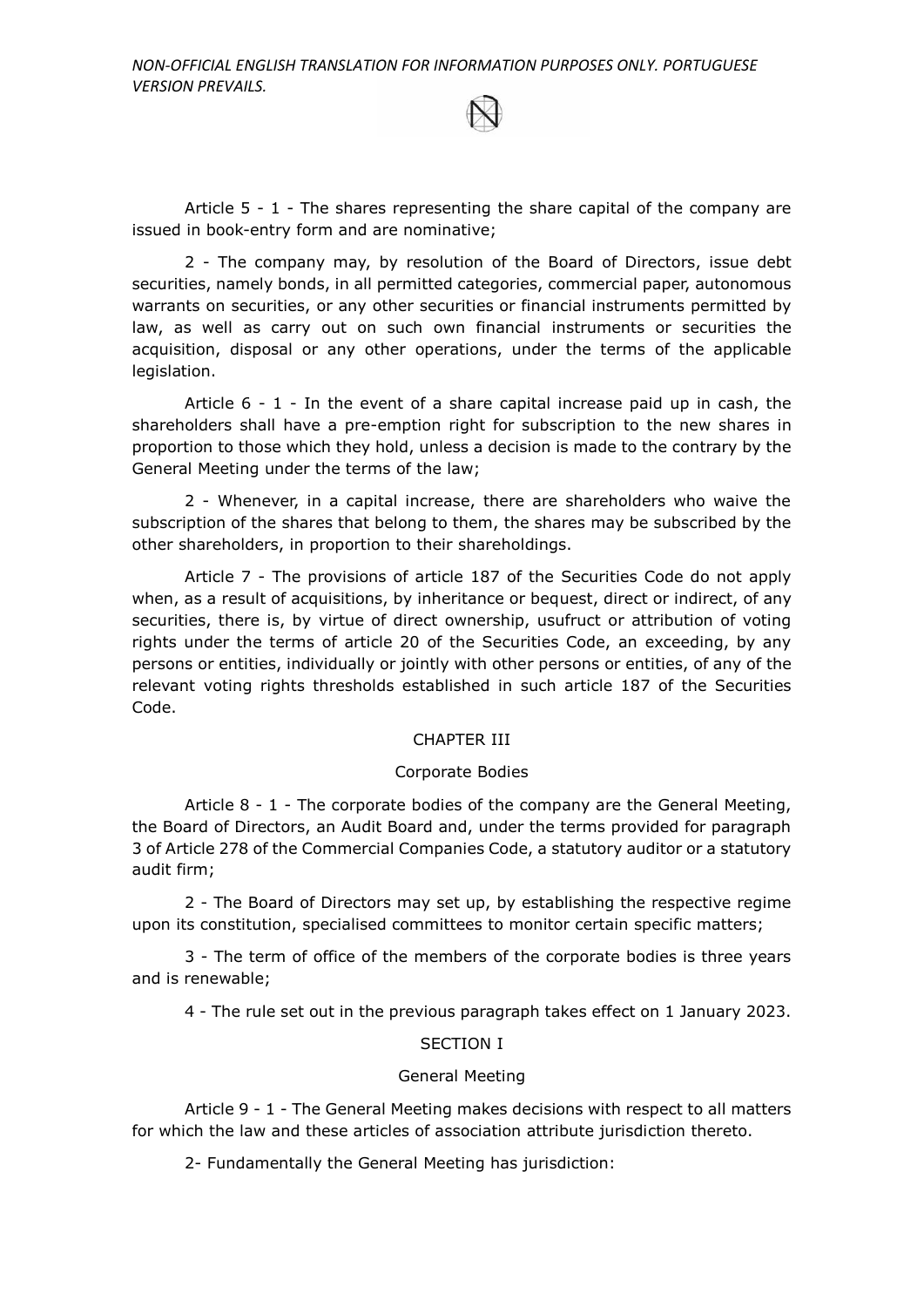a) To consider the report of the Board of Directors of the company, discuss and approve the balance sheet, the financial statements and the opinion of the Audit Board, and make decisions with respect to the application of the profits of the fiscal year;

b) To elect the officers of the General Meeting, the directors and the members of the Audit Board and the statutory auditor or statutory audit firm;

c) To make decisions with respect to any amendments of the articles of association and capital increases;

d) To determine the remunerations of the members of the corporate bodies, with the power, for this purpose, to indicate a remunerations committee, with the incumbency of setting the remuneration in accordance with the proposed remuneration policy to be submitted for approval by the General Meeting and the applicable law;

e) To handle any other matter for which it has been convened.

Article 10 - 1 - Each share corresponds to one vote;

2 - Shareholders with voting rights may participate in the General Meeting, and the participation in the General Meeting and the exercise of the voting rights depend on the proof of the status of shareholder with the right to vote at 00:00 (GMT) on the 5th trading day prior to the General Meeting;

3 - Shareholders intending to participate in the General Meeting must declare, in writing to the financial intermediary with whom they have the account containing the relevant shares, until the day prior to the date mentioned in paragraph two above, their intention to participate;

4 - The financial intermediary mentioned above shall, until the end of the 5th (fifth) trading day prior to the holding of the General Meeting, refer to the Chairman of the General Meeting that intention and send the information regarding the number of shares registered in the name of such Shareholder, whose intention to participate in the meeting has been informed under the terms mentioned above, as well as of the registration date of such shares;

5 - Shareholders who transfer the ownership of shares they hold during the period between the registration date mentioned in paragraph 2 of this Article, i.e., 0 (zero) hours (GMT) of the 5th (fifth) trading prior to the day of the General Meeting and the end of the General Meeting, shall give immediate notice of such transfer to the Chairman of the General Meeting and the Securities Market Commission (CMVM), this without prejudice to the exercise of their right to participate and vote in the General Meeting;

6 - Shareholders may be represented at the General Meeting by means of a written signed document addressed to the Chairman of the Board of the General Meeting;

7 - Voting rights may be exercised by postal vote or electronically, and it is the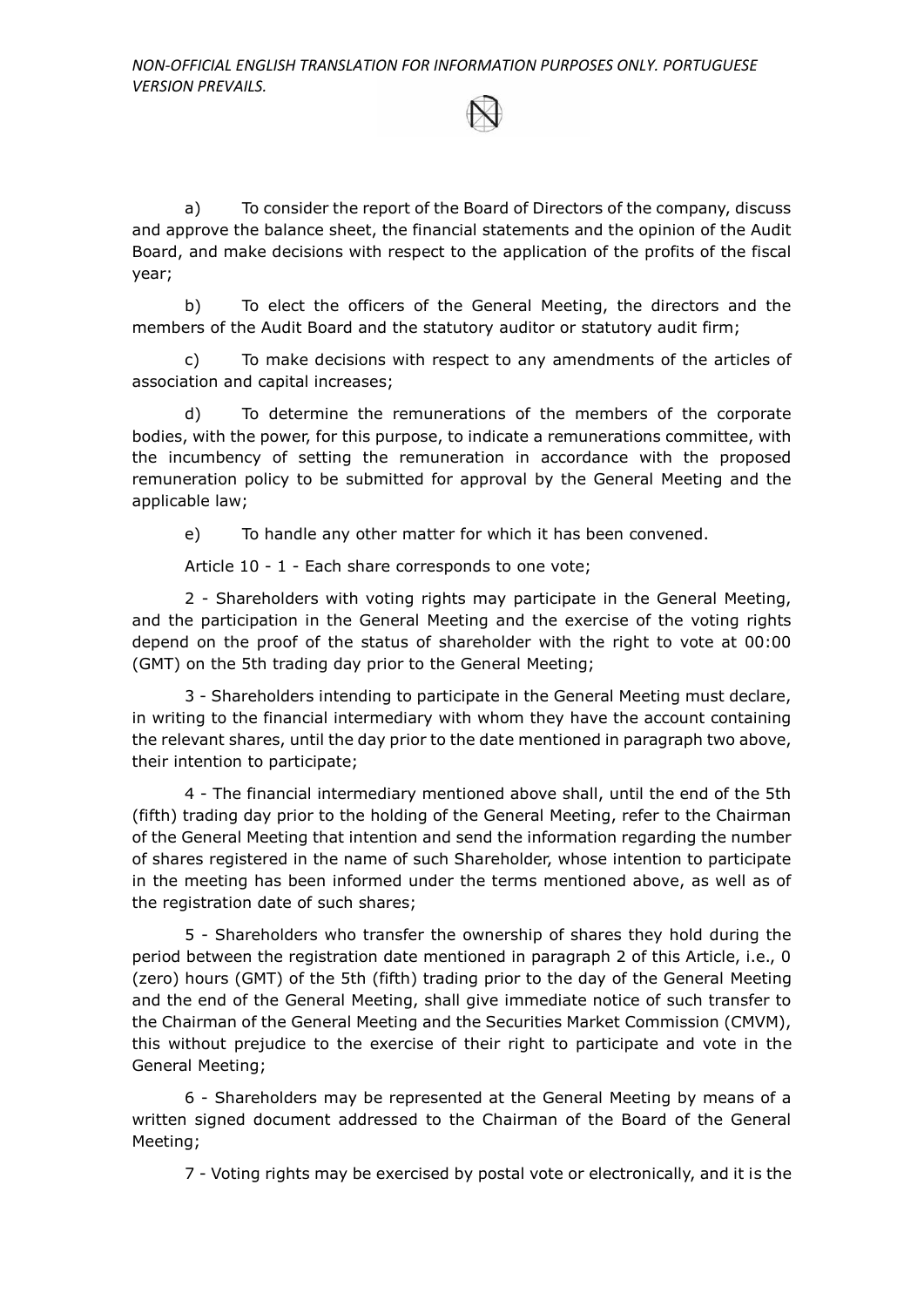responsibility of the Chairman of the General Meeting to verify its authenticity and orderliness and ensure its confidentiality until the moment of voting, observing the following:

a) Voting declarations must be addressed to the Chairman of the General Meeting, and received at the registered office by the day prior to the general meeting;

b) In the case of exercise of the voting right electronically, the email message addressed to the Chairman of the General Meeting must contain, as an attachment, a document in PDF format, signed in accordance with the signature on a valid identification document of the respective holder, containing the declarations of vote relating to each of the items on the agenda as well as a copy of the holder's identification document. The Chairman of the General Meeting may establish, in the convening notice of the meeting in question, a regime different from that established in this paragraph, which ensures equivalent security and reliability;

c) In the case of exercise of the voting right by postal mail, the envelope must contain a letter addressed to the Chairman of the General Meeting, duly signed in accordance with the signature on a valid identification document of the respective holder and containing the declarations of vote relating to each of the items on the agenda, as well as a copy of the holder's identification document;

d) The votes cast by these means will be computed together with the votes that may be expressed at the General Meeting, being considered as votes against motions submitted subsequent to their being cast;

8 - The General Meeting may be held by telematic means, whenever this is deemed suitable and convenient, provided that the Chairman of the General Meeting confirms that, for the purposes of holding the General Meeting, the respective means, the authenticity of the declarations and the security of communications are ensured, with the Company proceeding with the registration of its content and the respective participants;

9 - For the purposes of identifying the Company's shareholders and ultimate beneficial owners, the company has, under the terms and for the purposes set out in the Securities Code, the right to be provided with information regarding the identity of its shareholders, by the management entity of the centralized system or by the relevant financial intermediaries, at any time, in order to be able to communicate directly with them and facilitate the exercise of the rights inherent to their shares and their involvement in the company.

Article 11 - The General Meeting may take place, upon the first call, whatever the number of shareholders present or represented, unless otherwise required by mandatory law.

Article 12 - For the purposes of the resolutions adopted in the General Meeting, and with respect to the shares upon which registered rights have been constituted in the form of American Depositary Receipts (ADR's), Global Depositary Receipts (GDR's) or other certificates which confer equivalent rights, the shareholder shall be considered to be the holder of the corresponding ADR's, GDR's or equivalent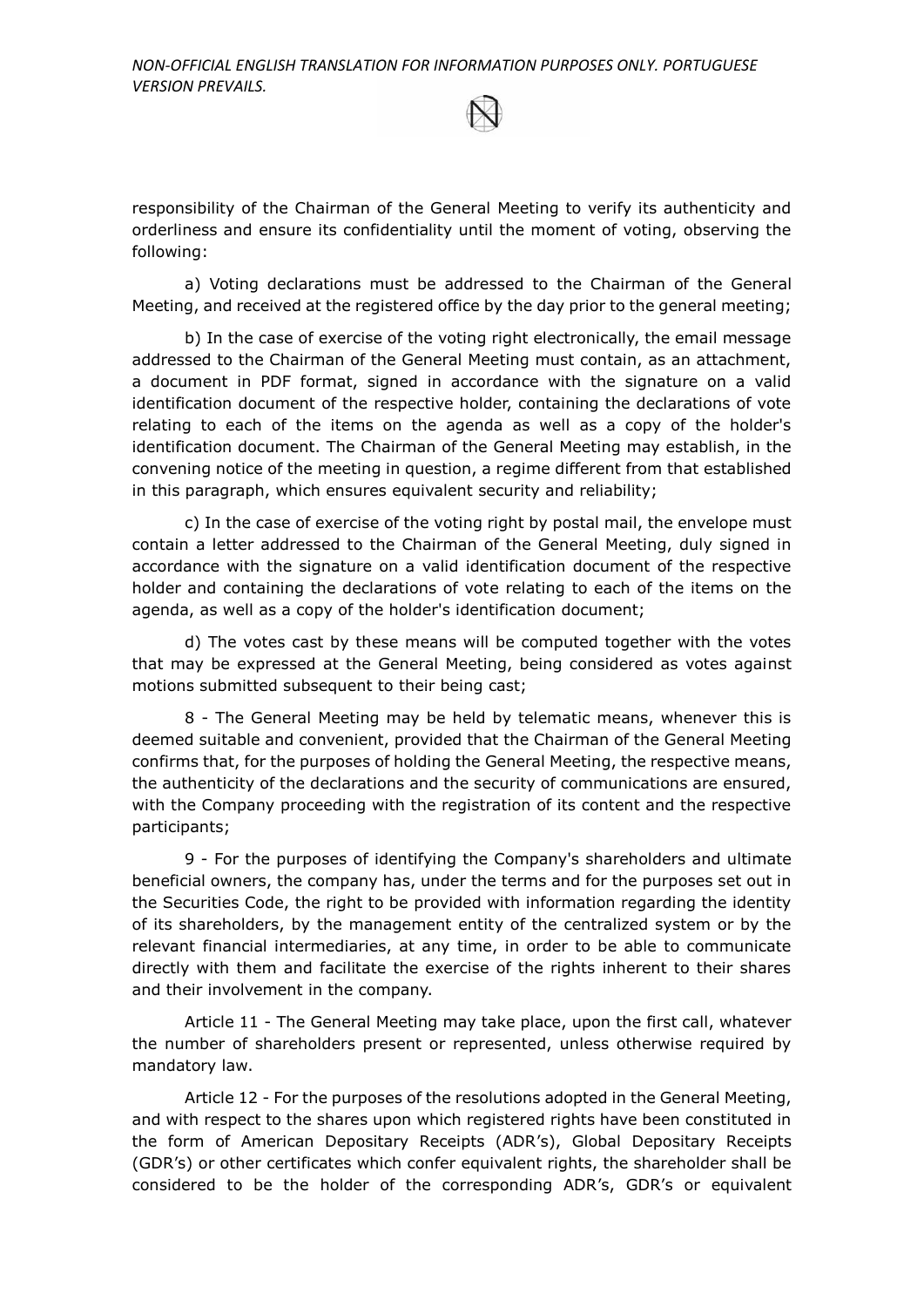certificates.

Article 13 - 1 - The General Meeting is called and presided over by the Chairman of the respective body of officers of the meeting, or by whom replaces it under the terms of the law, which shall be comprised as well by a secretary;

2 - The officers of the General Meeting are elected by the General Meeting itself, from among the shareholders, or from among other persons, and the vacancies are filled in accordance with the provisions of the law;

3 - The officers of the General Meeting are subject to the independence requirements and the incompatibilities regime provided in the Commercial Companies Code.

Article 14 - The General Meeting shall be held at least once a year and the extraordinary General Meeting shall be held when the Board of Directors or the Audit Board considers necessary, and also when shareholders request the meeting in accordance with the law.

#### SECTION II

#### Administration

Article 15 - 1 - The Board of Directors is comprised by a number of members, from between three to seventeen, elected by the General Meeting;

2 - The meeting that elects the Board of Directors shall also appoint the Chairman and, if necessary, may also elect extra directors until the legal limit;

3 - Without prejudice to the possibility of being represented at the meetings of the Board of Directors under the general terms provided for in the law and in paragraph 2 of article 20, in the absence or impediment of the Chairman of the Board of Directors, the director who replaces it in the exercise of its functions as defined by the Chairman of the Board of Directors or, in the absence of such definition, as defined by the Board of Directors, assumes the position of Chairman;

4 - One of the directors may be elected among the persons proposed in lists subscribed and presented by shareholders groups, as long as none of those groups detain shares representing more than 20% and less than 10% of the share capital;

5 - In case there are proposals presented according to the previous paragraph, the election will be done separately and before the election of the rest of the directors;

6 - The same shareholder cannot subscribe more than one list;

7 - Each list must have at least the identification of two eligible persons for the position to be filled;

8 - If more than one group presents a list, the voting will fall upon all those lists.

Article 16 - The Board of Directors has jurisdiction to practice all the acts needed to ensure the management and development of the company and namely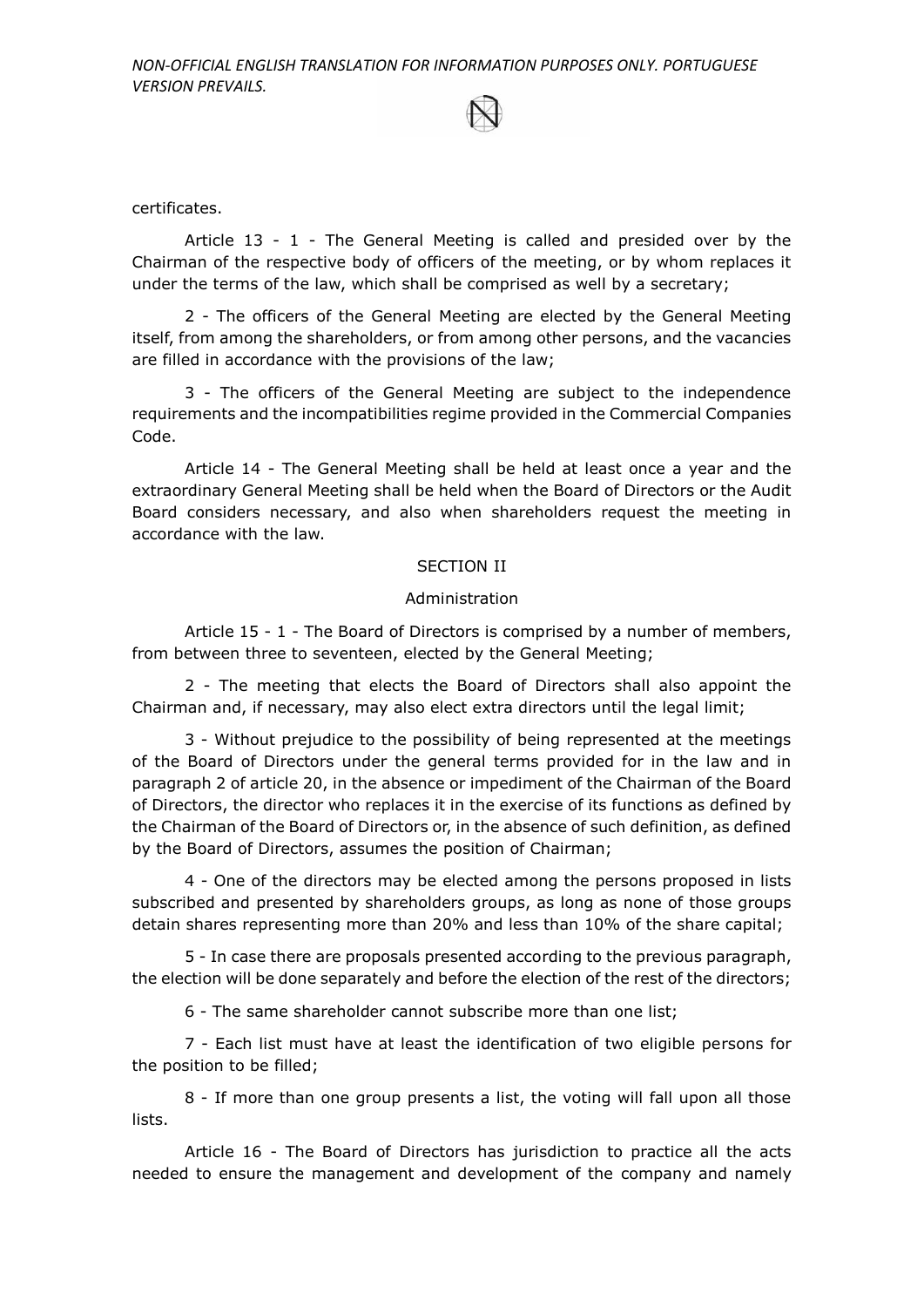those that are not explicitly committed in the jurisdiction conferred by these articles of association and law to any other corporate bodies.

Article 17 - The Board of Directors may delegate the day-to-day management of the company to one director or to an executive committee and may also designate up to three Vice-Presidents among the Board members.

Article 18 - 1 - It is particularly the responsibility of the Chairman of the Board of Directors:

a) To coordinate the activity of the Board of Directors, as well as to call and to conduct the respective meetings;

b) To have a casting vote;

c) To ensure the proper implementation of the resolutions of the Board of Directors.

2 - Without prejudice to paragraph 2 of Article 15, in the event of the definitive absence of the Chairman of the Board of Directors, the appointment of its replacement, during its term of office, is the responsibility of the Board of Directors;

3 - A director is deemed definitively absent when it misses two consecutive meetings or five non-consecutive meetings, without any justification accepted by the Board of Directors.

Article 19 - 1 - The company shall be bound:

a) By means of the signature of two directors;

b) By means of the signature of one or more directors to whom the powers to do so have been delegated;

c) By means of the signature of attorneys acting in accordance with the terms of the pertinent powers of attorney;

2 - In the matters of mere expediency the signature of a single director or of an attorney shall suffice.

Article 20 - 1 - The Board of Directors must meet, at least, once per quarter of a year, when and where the corporate interest demands, once called, verbally or in written, by the Chairman or two other directors;

2 - Any member of the Board of Directors may be represented at each meeting by another director, who will exercise the right to vote in name and under the responsibility of the director it represents, and each instrument of representation cannot be used more than once, as well as vote by postal mail;

3 - The powers of representation are conferred, and votes by correspondence are exercised, by means of a communication addressed to the Chairman, and the powers of representation and the exercise of voting rights may be effected through electronic means under the terms defined by the Chairman of the Board of Directors;

4 - The Board of Directors may not be held unless the majority of its members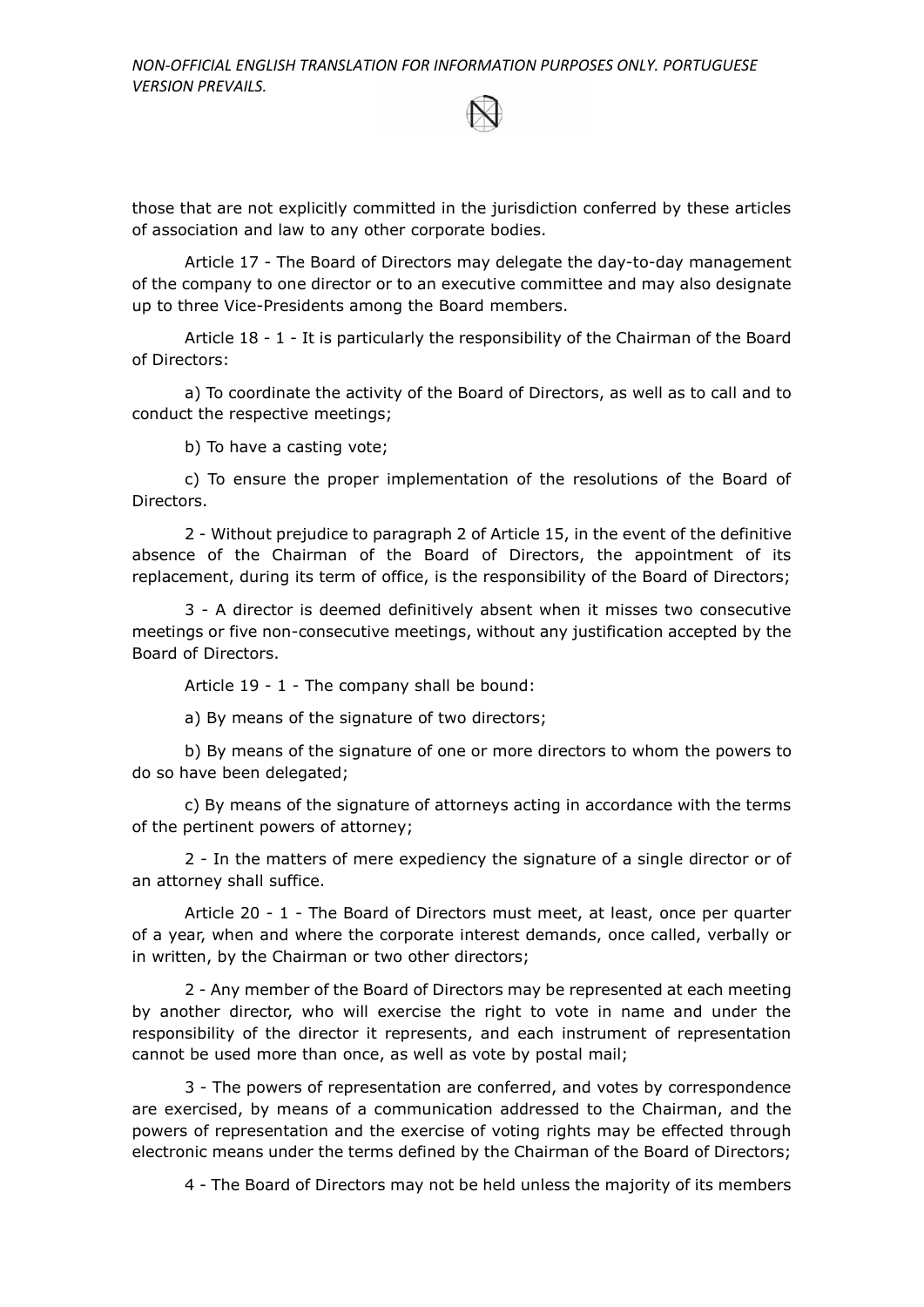in office are present or represented;

5 - The directors may be present in the meetings of the Board of Directors, and the meetings of the Board of Directors may be held, through telematic means, and the Company is responsible for ensuring the authenticity of declarations and the security of communications, recording its content and the respective participants.

Article 21 - 1 - The remunerations of the directors, which may be different, shall be established by a remunerations committee elected by the General Meeting for such purpose, for periods of four years, in accordance with the remuneration policy to be submitted to the approval of the General Meeting;

2 - The remuneration may comprise a fixed component and a variable component, the latter may include profit sharing; such share in the profits shall not exceed more than five per cent of the net results of the Company of the preceding financial year for the directors as a whole;

3 - In addition to the right to remuneration for the exercise of their duties, the General Meeting may resolve on the attribution of a pension scheme, or of supplementary pension schemes of the directors, in accordance with the regulations to be approved.

## SECTION III

#### Supervision Bodies

Article 22 - The supervision of the company shall be done by an Audit Board comprised by three official members and one alternate member and by a statutory auditor or a statutory audit firm, to be elected at the General Meeting.

Article 23 - 1 - The Audit Board shall have the composition, the jurisdiction, the powers and the obligations established by law and the statutory auditor or the statutory audit firm the powers and obligations established in law.

2 - The Audit Board may be assisted by experts specially appointed for this purpose and also by companies specialised in the performance of auditing work;

3 - It is incumbent upon the General Meeting to appoint the Chairman of the Supervisory Board.

#### SECTION IV

#### Other provisions

Article 24 - The non-mandatory provisions of the law can be derogated by resolution of the shareholders.

### CHAPTER IV

#### Application of Results

Article 25 - 1 - The profits of the fiscal year, calculated in accordance with the law, shall be applied: